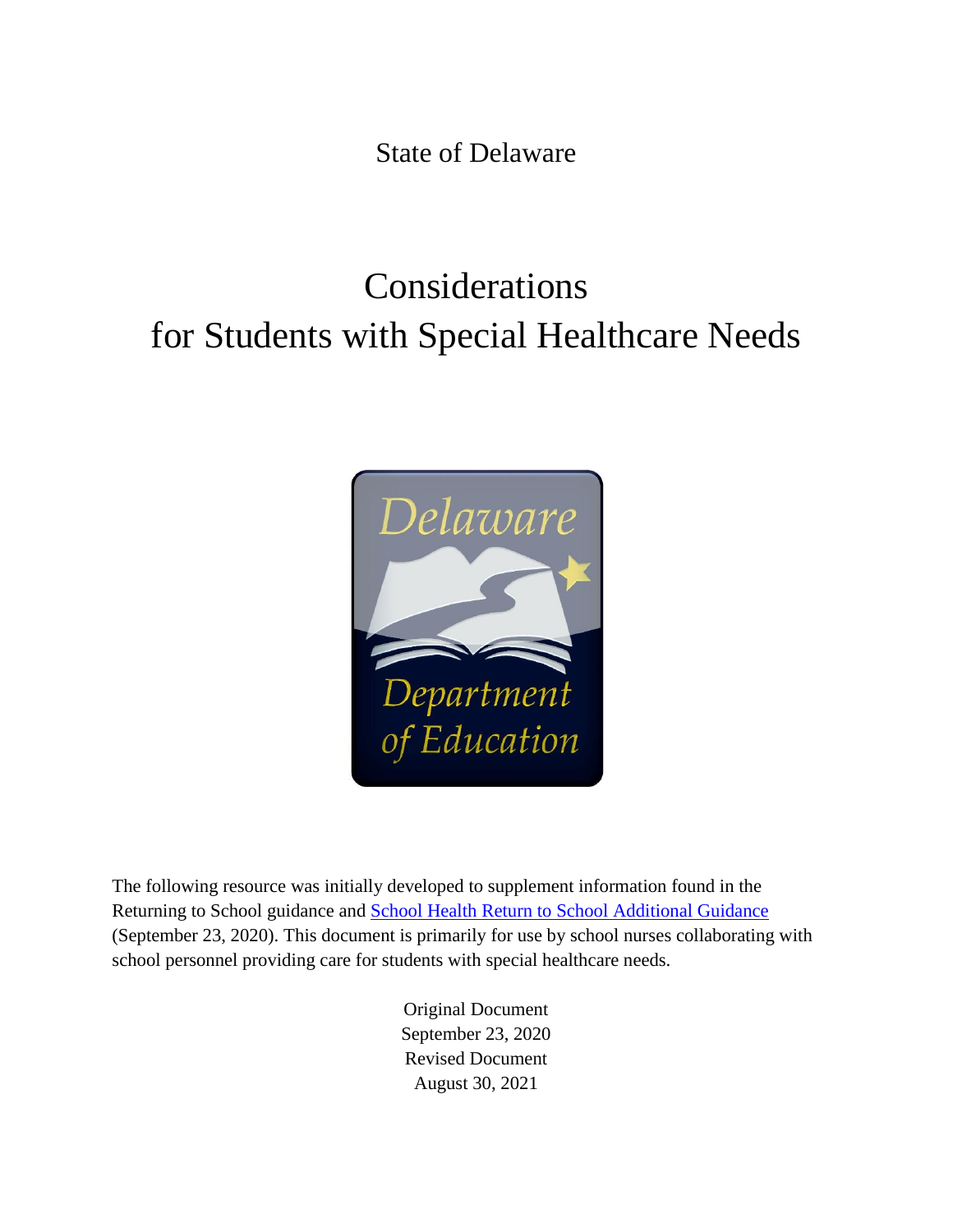# Table of Contents:

| Tackling Social Skills for Children with Autism during Social Distancing10 |  |
|----------------------------------------------------------------------------|--|
|                                                                            |  |
|                                                                            |  |
|                                                                            |  |
|                                                                            |  |
|                                                                            |  |
|                                                                            |  |
|                                                                            |  |
|                                                                            |  |
|                                                                            |  |

## **August 2021 Summary of changes:**

- Specific nursing procedures and PPE specific info removed
- Musts changed to should, except mask mandate noted
- Additional information regarding SEL return to school
- Added COVID Vaccination
- Added Antigen testing
- Updated resources and links

# **Updates noted in green font**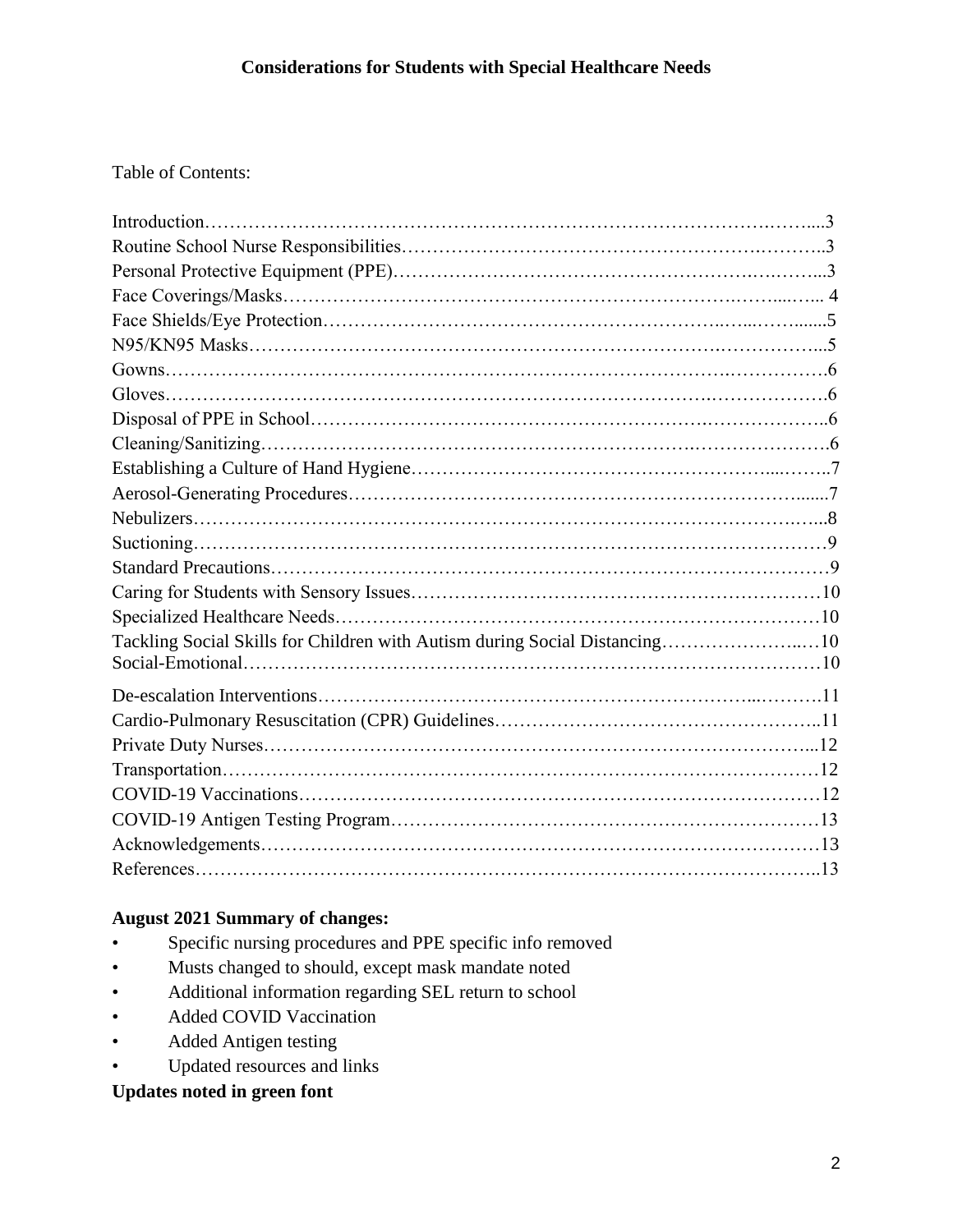As schools prepare for the safe return of students during the Coronavirus (COVID-19) pandemic, effective communication with stakeholders, and proper planning and preparation for safe practice should be at the forefront of the recommendations. For children and youth who have special healthcare needs, additional considerations may be necessary to deliver specialized care.

While some information in this document is Delaware school nurse specific, the purpose of this tool is to guide school personnel who assist in delivering specialized care to vulnerable students in the school setting. This information may provide support to individuals overseeing personnel working with students who have special healthcare needs. In addition, this guidance is intended to assist the Delaware school nurse to implement standards of care using best practices while maintaining a safe and healthy environment.

# **Routine School Nurse Responsibilities**

- Maintain up–to-date demographic and health information on students
	- Review emergency card and student health history update (verify emergency contact information-students must be picked up if they become ill)
	- Communicate with the caregiver to discuss any new health information
	- Initiate/update consents to allow for communication between the student's entire healthcare team
	- Maintain existing school physical and immunization requirements-emphasize the importance of continuing with routine and specialist appointments to promote health and wellness
- Maintain current physician orders and care plans
- Keep emergency medications in stock and up to date in the nurse's office.
- Review and revise individualized healthcare plans (IHP) as appropriate
- Communicate any pertinent student health information, such as emergency care plans, with the classroom staff as appropriate
- Provide daily assessments, direct care, and interventions as ordered by the student's physicians
- Communicate with stakeholders as appropriate (parents/caregivers, healthcare team, school team)
- Advocate for appropriate accommodations to support student learning
- Educate parents/caregivers on the benefits of getting the influenza vaccine yearly for both themselves and their child

# **Personal Protective Equipment (PPE)**

- Generally, PPE should be worn when necessary, based on the specific support service [provided to each student. PPE should be removed and properly disposed of, and hand](https://www.health.state.mn.us/diseases/coronavirus/schools/directsupport.pdf)  [washing should be completed before interacting or working with another student.](https://www.health.state.mn.us/diseases/coronavirus/schools/directsupport.pdf)
- Keep in mind that you will "look different" to your students while wearing PPE.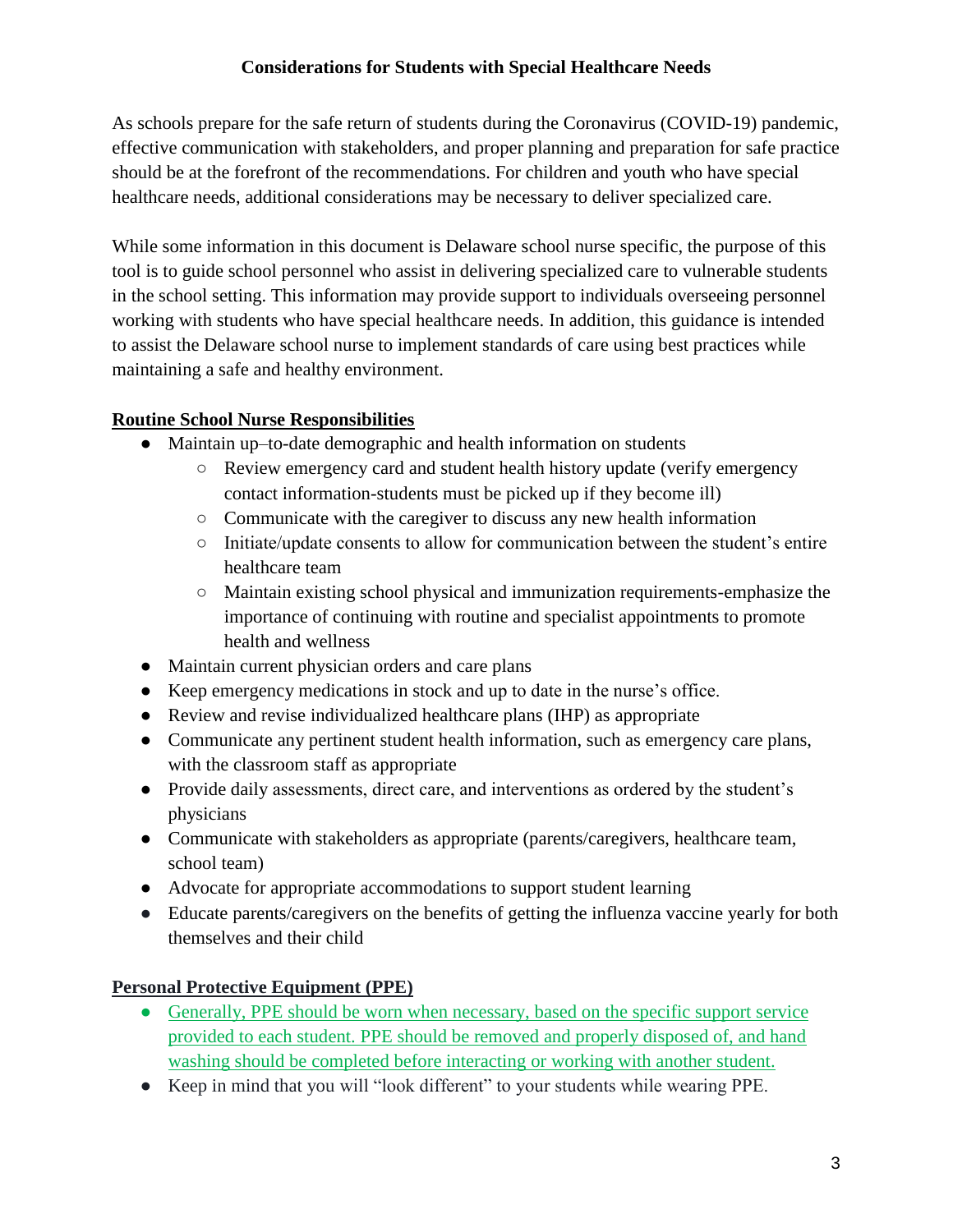- Communicate with your students about what you are wearing and what procedures/interventions you will be performing, considering the student's educational and developmental level
- Use visual, verbal, and touch cues as appropriate
- The school nurse may be advising school personnel on what PPE should be worn throughout the school day according to the most up to date recommendations
- The school nurse should communicate with administration regarding the importance of proper PPE and the needs of the individual schools
- Each classroom should be stocked with a supply of PPE for use by the school personnel in case of an emergency
- Schools with a higher percentage of students with disabilities and special healthcare needs may require a larger stock of PPE [\(PPE Burn Rate Calculator\)](https://www.cdc.gov/coronavirus/2019-ncov/hcp/ppe-strategy/burn-calculator.html) including face coverings, N95/KN95 masks, face shields/eye protection, gowns, and gloves. For further guidance, see [Return to School NASN doc for Students with Special Healthcare Needs](https://higherlogicdownload.s3.amazonaws.com/NASN/3870c72d-fff9-4ed7-833f-215de278d256/UploadedImages/PDFs/2020_07_23_Considerations_for_Post_COVID_Return_to_School_for_Students_with_Disabilities_and_Special_Healthcare_Needs.pdf) and [Guidance for Delivering Direct Student Support Services: Staff PPE](https://www.health.state.mn.us/diseases/coronavirus/schools/directsupport.pdf)
- Proper hand washing must be performed both before and after the use of PPE
- [Donning PPE](https://www.youtube.com/watch?v=H4jQUBAlBrI)
- [Doffing PPE](https://www.youtube.com/watch?v=PQxOc13DxvQ)

# **Face Coverings/Masks**

- [School Guidance and Recommendations: Fall 2021](https://www.doe.k12.de.us/cms/lib/DE01922744/Centricity/Domain/600/guidance_fall2021.pdf)
	- Required and recommended mitigation strategies for Delaware public and private schools. May be continually updated based on CDC guidance.
- [Infographic: Responding to positive COVID-19 tests and close contacts](https://www.doe.k12.de.us/cms/lib/DE01922744/Centricity/Domain/600/infographic_fall2021.pdf)
	- Defines close contacts in school settings as well as response protocol based on vaccination status, including mask wearing and COVID-19 testing.
- [According to the American Academy of Pediatrics \(2020\) many children with medical](https://services.aap.org/en/pages/2019-novel-coronavirus-covid-19-infections/clinical-guidance/covid-19-planning-considerations-return-to-in-person-education-in-schools/)  [conditions can safely wear a face covering.](https://services.aap.org/en/pages/2019-novel-coronavirus-covid-19-infections/clinical-guidance/covid-19-planning-considerations-return-to-in-person-education-in-schools/)
- Given new evidence on the B.1.617.2 (Delta) variant, CDC has updated the guidance for [fully vaccinated people.](https://www.cdc.gov/coronavirus/2019-ncov/vaccines/fully-vaccinated.html)
- [CDC recommends universal indoor masking for all teachers, staff, students, and visitors](https://www.cdc.gov/coronavirus/2019-ncov/community/schools-childcare/k-12-guidance.html#print)  [to K-12 schools, regardless of vaccination status. Children should return to full-time in](https://www.cdc.gov/coronavirus/2019-ncov/community/schools-childcare/k-12-guidance.html#print)[person learning in the fall with layered prevention strategies in place.](https://www.cdc.gov/coronavirus/2019-ncov/community/schools-childcare/k-12-guidance.html#print)
- [Emergency Regulations Order Final \(delaware.gov\):](https://governor.delaware.gov/wp-content/uploads/sites/24/2021/08/DHSS-4202-Control-of-Communicable-and-Other-Disease-Conditions.pdf) Title 16 Del. Admin. C. § 4202: Control of Communicable and Other Disease Conditions outlines requirements for masks in schools.
- [Delaware Regulations](https://governor.delaware.gov/wp-content/uploads/sites/24/2021/08/DDOE-815-Health-Examinations-and-Screening.pdf) Emergency Order: Administrative Code: Title 14: Regulation 815 [Health Examination & Screening](https://governor.delaware.gov/wp-content/uploads/sites/24/2021/08/DDOE-815-Health-Examinations-and-Screening.pdf) was amended to add section 6.0 related to masks in schools.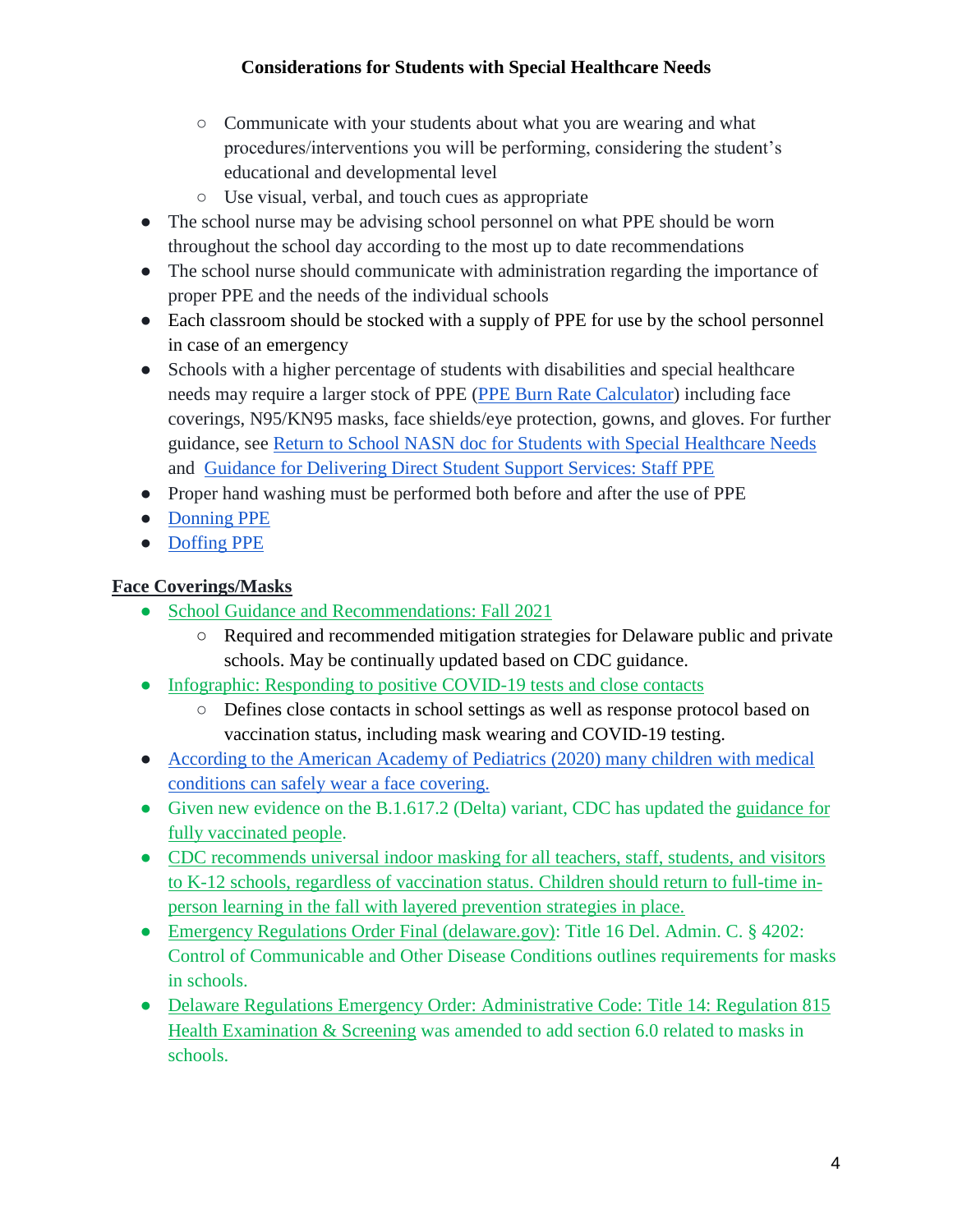- When it is not feasible for unvaccinated students with disabilities or special healthcare needs to wear a face covering due to their inability to safely manage the mask, the school personnel or caregiver should [wear proper PPE when providing direct care or instruction.](https://higherlogicdownload.s3.amazonaws.com/NASN/3870c72d-fff9-4ed7-833f-215de278d256/UploadedImages/PDFs/2020_07_23_Considerations_for_Post_COVID_Return_to_School_for_Students_with_Disabilities_and_Special_Healthcare_Needs.pdf)
- [Clear face masks,](https://www.hsdc.org/accessible-deaf-friendly-face-mask/) which cover the nose and mouth, may be an option when working with students who need to visualize speech/expressions such as the student with a hearing impairment. Please see the images below for examples.





## **Face Shields/Eye Protection**

- In addition to a face mask, school personnel should wear a face shield or eye protection when directly supporting a student with personal care needs where physical distancing is unable to be maintained (i.e. tube feedings, oral feeding, aerosol-generating procedures, suctioning, wound care, toileting, etc.), and there is potential for respiratory droplets, splashes or sprays.
- The same face shield/eye protection can be worn throughout the day. Clean if soiled.
- Face shields and eye protection can be reused and stored in a paper bag or cardboard box after they have been cleaned.
- [A face shield is effective at protecting the person wearing it from splashes to the face,](https://www.cdc.gov/coronavirus/2019-ncov/travelers/face-masks-public-transportation.html)  [particularly the eyes, but face shields do](https://www.cdc.gov/coronavirus/2019-ncov/travelers/face-masks-public-transportation.html) **not** protect others from respiratory droplets [exhaled by the wearer. A face shield worn without a mask also does not protect the](https://www.cdc.gov/coronavirus/2019-ncov/travelers/face-masks-public-transportation.html)  [person wearing it from inhaling respiratory droplets.](https://www.cdc.gov/coronavirus/2019-ncov/travelers/face-masks-public-transportation.html)

#### **N95/KN95 Masks**

- N95 or K95s should be used during any aerosol-generating procedure.
- Follow the manufacturer's user instructions, including conducting a user seal check. [Self](https://www.3m.com/3M/en_US/safety-centers-of-expertise-us/respiratory-protection/fit-testing/)[fit/Best-fit test may be used if a standard fit test program is unavailable.](https://www.3m.com/3M/en_US/safety-centers-of-expertise-us/respiratory-protection/fit-testing/)
- Follow the manufacturer's maximum number of donnings or up to five if the manufacturer does not provide a recommendation. Masks can be reused if not soiled and they have a tight seal. An additional face covering or surgical mask may be used to cover N95/KN95 to reduce surface contamination and preserve it. [Recommended guidance for](https://www.cdc.gov/niosh/topics/hcwcontrols/recommendedguidanceextuse.html)  [extended use and limited reuse of PPE](https://www.cdc.gov/niosh/topics/hcwcontrols/recommendedguidanceextuse.html)
- Use a paper bag or cardboard box to store the mask for reuse.
- The CDC [PPE Burn Rate Calculator](https://www.cdc.gov/coronavirus/2019-ncov/hcp/ppe-strategy/burn-calculator.html) that is available to assist healthcare facilities calculate the average PPE consumption rate or "burn rate" can be utilized by schools.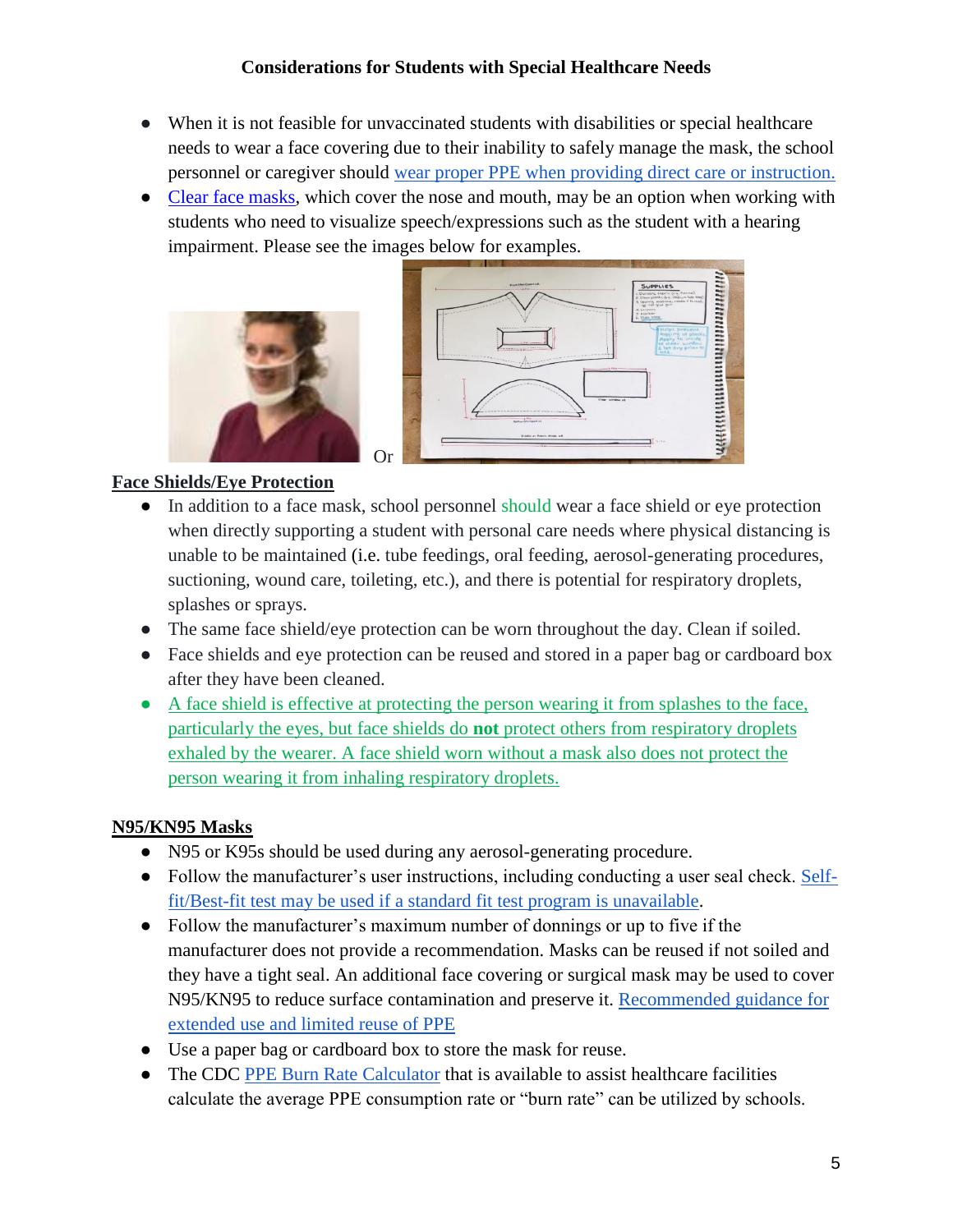# **Gowns**

According to the CDC, gowns should be prioritized for the following activities:

- During personal care activities where splashes and sprays are anticipated, which typically include aerosol generating procedures.
- During the following high-contact personal care activities that provide opportunities for transfer of pathogens to the hands and clothing of care providers, such as:
	- Dressing, bathing/showering, transferring, providing hygiene, changing linens, changing briefs or assisting with toileting, feeding, device care or use, wound care
- School personnel providing the above noted personal care activities should wear a gown.
- Disposable gowns are designed for one time usage. After completion of procedure, properly dispose of gowns.
- [Strategies for optimizing the supply of gowns.](https://www.cdc.gov/coronavirus/2019-ncov/hcp/ppe-strategy/isolation-gowns.html)

# **Gloves**

- School personnel who could come in contact with blood, body fluids, non-intact skin, mucous membranes, and contaminated items must wear medical grade disposable gloves. Latex-free gloves may be considered. Gloves should fit securely around the wrist.
- Gloves must be changed in between students and/or tasks.
- [The Center for Disease Control and Prevention Hands stipulates performing hand](https://www.cdc.gov/coronavirus/2019-ncov/hcp/using-ppe.html)  [hygiene before and after the use of any PPE](https://www.cdc.gov/coronavirus/2019-ncov/hcp/using-ppe.html)

# **Disposal of PPE in School**

Disposable PPE can be placed in a lined [trash can for proper disposal. Facility waste does not](https://www.cdc.gov/coronavirus/2019-ncov/community/general-business-faq.html#:~:text=Discard%20PPE%20into%20a%20trash,does%20not%20need%20disinfection)  [need disinfection.](https://www.cdc.gov/coronavirus/2019-ncov/community/general-business-faq.html#:~:text=Discard%20PPE%20into%20a%20trash,does%20not%20need%20disinfection)

# **Cleaning/Sanitizing**

- School personnel may collaborate with the custodial staff to arrange cleaning of surfaces and procedural spaces as appropriate.
- CDC and EPA have guidance for cleaning and disinfecting schools and a simple decision tool for assistance. For more information on cleaning and disinfecting practices, please see: [https://www.cdc.gov/coronavirus/2019-ncov/community/schools-childcare/clean](https://www.cdc.gov/coronavirus/2019-ncov/community/schools-childcare/clean-disinfect-hygiene.html)[disinfect-hygiene.html.](https://www.cdc.gov/coronavirus/2019-ncov/community/schools-childcare/clean-disinfect-hygiene.html) School personnel may collaborate with their school's physical therapists to determine the most appropriate cleaning methods for mobility equipment in order to comply with manufacturer's guidelines (i.e. wheelchairs, standers, gait trainers, etc.). [\(Summer School Guidance and Recommendations\)](https://www.doe.k12.de.us/cms/lib/DE01922744/Centricity/Domain/150/Summer%20School%20Guidance%20and%20Recommendations-07012021.pdf)
- School personnel may collaborate with their school's occupational therapists and speech language pathologists to determine the most appropriate cleaning methods for adaptive equipment in order to comply with manufacturer's guidelines (i.e. switches, voice output devices, PEC system, etc.).
- In most situations, the [risk of infection from touching a surface is low.](https://www.cdc.gov/coronavirus/2019-ncov/more/science-and-research/surface-transmission.html) The most reliable way to prevent infection from surfaces is to [regularly wash hands or use hand sanitizer.](https://www.cdc.gov/handwashing/when-how-handwashing.html)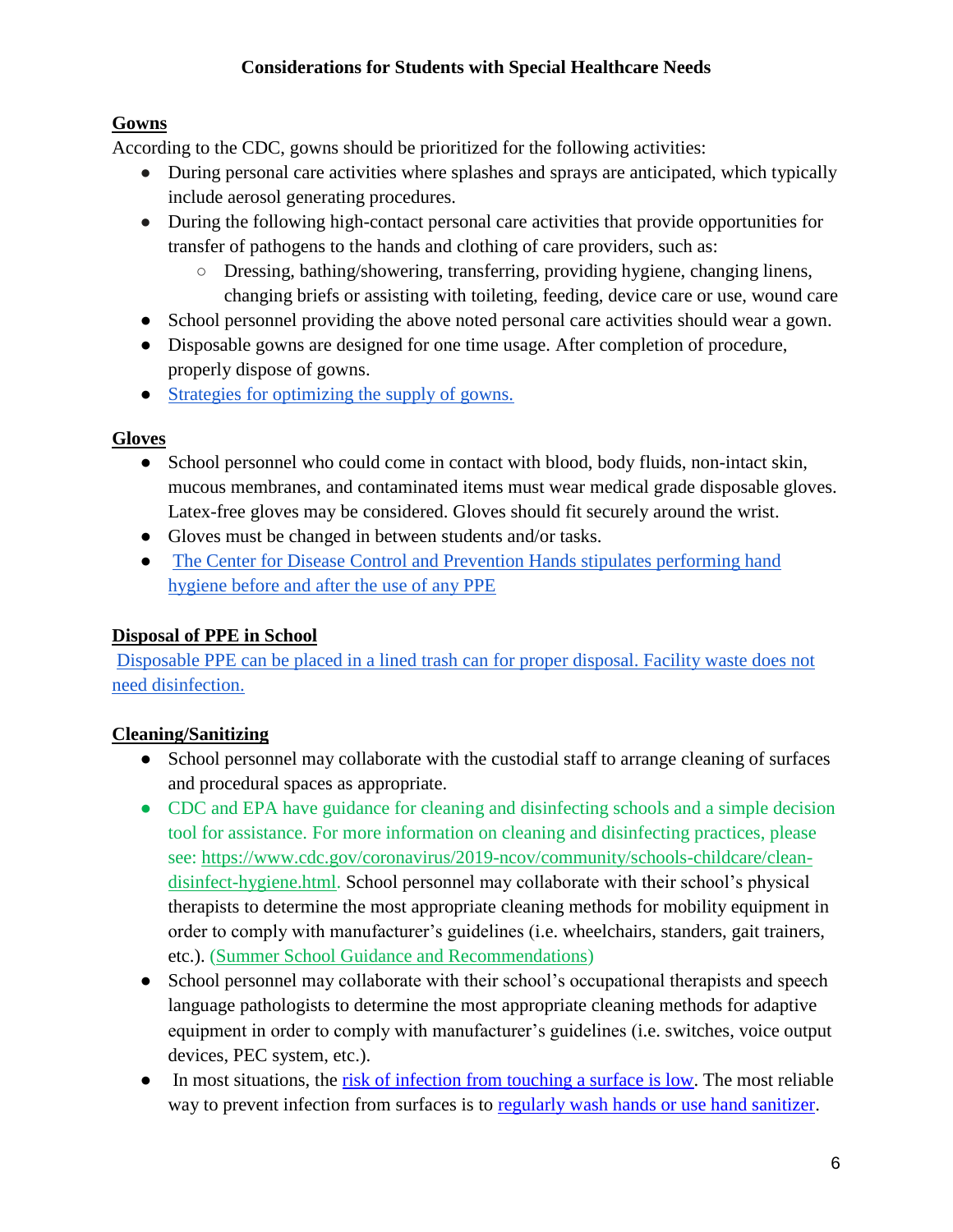• Table paper should be used on the changing tables in addition to proper cleaning between uses as recommended in enhancing restroom protocols as noted [public health guidance.](https://www.cdc.gov/coronavirus/2019-ncov/community/disinfecting-building-facility.html)

# **[Establishing a culture of hand hygiene](https://www.cdc.gov/handwashing/hand-sanitizer-use.html)**

- Establish daily routines for students and staff to wash hands, especially at key times like after bathroom breaks, before lunch, or after playing outside.
- Provide hand sanitizers with at least 60% alcohol (as recommended by CDC) for teachers, staff, and students. Hand sanitizers may be placed near frequently touched surfaces (e.g. doors, shared equipment) and areas where soap and water are not readily available (e.g., cafeterias, classrooms, gyms).
- The school nurse should advise classroom staff to use soap and water to wash hands in lieu of applying hand sanitizer for those students who frequently have their hands in their mouths. According to the American Academy of Pediatrics (AAP), "Washing hands with soap and water for at least 20 seconds is the best way for children to remove germs. Swallowing just a tiny amount of hand sanitizer can cause alcohol poisoning in children." [AAP](https://www.aappublications.org/news/2020/05/20/parentplus052020#:~:text=The%20American%20Academy%20of%20Pediatrics%20urges%20parents%20to%20keep%20hand,when%20they%20use%20hand%20sanitizer.&text=Health%20experts%20recommend%20using%20hand,virus%20that%20causes%20COVID%2D19.)
- Encourage supervision of students when they use hand sanitizer to prevent swallowing alcohol or contact with eyes.

According to Delaware Department of Education Regulation 817 [9.0 Medications and](https://regulations.delaware.gov/AdminCode/title14/800/817.shtml)  [Treatments](https://regulations.delaware.gov/AdminCode/title14/800/817.shtml) and [Regulation 612 4.2.2 Possession, Use or Distribution of Drugs and Alcohol,](https://regulations.delaware.gov/AdminCode/title14/600/612.shtml) parents/guardians are not required to provide permission for their student to use hand sanitizer but can indicate to the school they do not want their student using hand sanitizer. [Sample](https://www.doe.k12.de.us/cms/lib/DE01922744/Centricity/Domain/150/Sample%20Parent%20Guardian%20Letter%20Hand%20Sanitizer%20Opt%20Out%20Assistance%20with%20Self-Use.docx)  [Parent/Guardian Letter: Hand Sanitizer Opt Out/Assistance with Self-Use](https://www.doe.k12.de.us/cms/lib/DE01922744/Centricity/Domain/150/Sample%20Parent%20Guardian%20Letter%20Hand%20Sanitizer%20Opt%20Out%20Assistance%20with%20Self-Use.docx)

# **Aerosol-Generating Procedures (AGP)**

- These are procedures that are more likely to generate higher concentrations of infectious respiratory aerosols than coughing, sneezing, talking, or breathing. [\(Minnesota](https://www.health.state.mn.us/diseases/coronavirus/schools/nebulization.pdf)  [Department of Health, 2020\)](https://www.health.state.mn.us/diseases/coronavirus/schools/nebulization.pdf)
- Aerosol Generating Medical Procedures include:
	- High risk:
		- Endotracheal intubation & extubation
		- High frequency oscillatory ventilation
		- Cardio-pulmonary resuscitation (CPR) with BVM
		- Bronchoscopy and Broncho alveolar lavage
		- Laryngoscopy
		- Positive pressure ventilation (BiPAP & CPAP)
		- Nasopharyngeal washing, aspirate, and scoping
		- Sputum induction
	- Other:
		- Airway suctioning
		- High-flow oxygen (including single and double O2 set ups,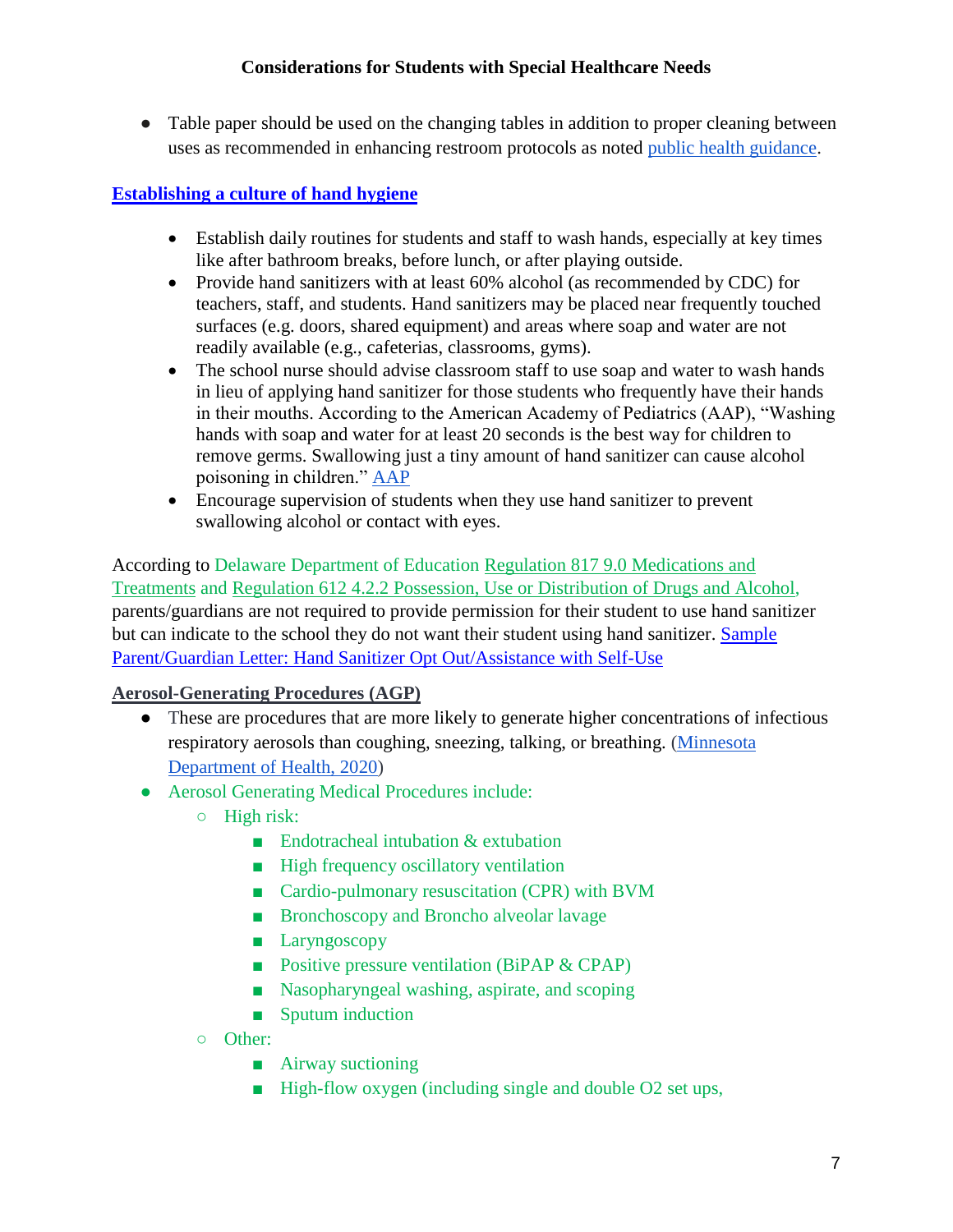- Optiflow and Airvo)
- Breaking closed ventilation system, intentionally (e.g., open suctioning), unintentionally (e.g., patient movement)
- Tracheotomy/Tracheostomy care
- Chest physiotherapy (manual and mechanical cough assist device (MI-E))
- Administration of aerosolizing or nebulizing medications in the presence of known or suspect respiratory infections
- Abscess/wound irrigation (non-respiratory TB) (Consult IPAC for extrapulmonary TB cases with drains)
- Mastoidectomy
- Non-Aerosol Generating Procedures:
	- Nasal suctioning with bulb syringe or mushroom adapter
	- Metered dose inhaler (MDI) with spacer
	- Swabs of Nasopharyngeal (NP) and oropharyngeal (OP), or nares
	- [\(Infection Prevention and Control\)](http://ipac.vch.ca/Documents/Acute%20Resource%20manual/Aerosol%20Generating%20Medical%20Procedures.pdf)

## **Nebulizers**

- The school nurse may collaborate with parents/caregivers and healthcare providers to update the student's [Asthma Action Plan.](https://www.lung.org/getmedia/d5d45eb2-d424-40a5-a0d0-003edbfcbee4/asthma-action-plan-for-home.pdf.pdf) The school nurse should discuss the recommendations from the Allergy and Asthma Network, the American Lung Association and the Center for Disease Control to make an effort to avoid the use of nebulizers if possible due to the potential spread of infectious droplets. Instead, use of a metered dose inhaler with a spacer/valved chamber if recommended as a first option. For more information, see [Covid-19 and Asthma in Schools,](https://www.aafa.org/managing-asthma-and-covid19-in-school) [Back to School with Asthma](https://www.lung.org/blog/back-to-school-with-asthma-during-covid)  [during COVID-19](https://www.lung.org/blog/back-to-school-with-asthma-during-covid) and [K-12Schools and Childcare Programs FAQs for Administrators,](https://www.cdc.gov/coronavirus/2019-ncov/community/schools-childcare/schools-faq.html)  [Teachers and Parents](https://www.cdc.gov/coronavirus/2019-ncov/community/schools-childcare/schools-faq.html)
- The school nurse should send the **Parent/Guardian [Letter Regarding Asthma Inhaler](https://www.doe.k12.de.us/Page/4243)  [vs. Nebulizer](https://www.doe.k12.de.us/Page/4243)** in the school setting.
- If the student is unable to properly use an inhaler, the following guidelines are suggested:
	- The school nurse dons a self-fitted N95 mask, face shield/eye protection, gloves, and gown in order to remain in the area during treatment.
	- If the student does not have their own nebulizer equipment, the nebulizer machine may be used; however, it must be cleaned properly as directed after use. Supplies used for nebulizer treatments must not be shared.
	- The aerosolized procedure is administered in an isolated area where no other students/staff are present, preferably with a closed door and ventilation.
	- $\circ$  If able, the school nurse should physically distance from the student while they are receiving their treatment.
	- If the procedure is performed in an airborne infection isolation room (AIIR), the door should remain closed for 30 minutes following the procedure. If the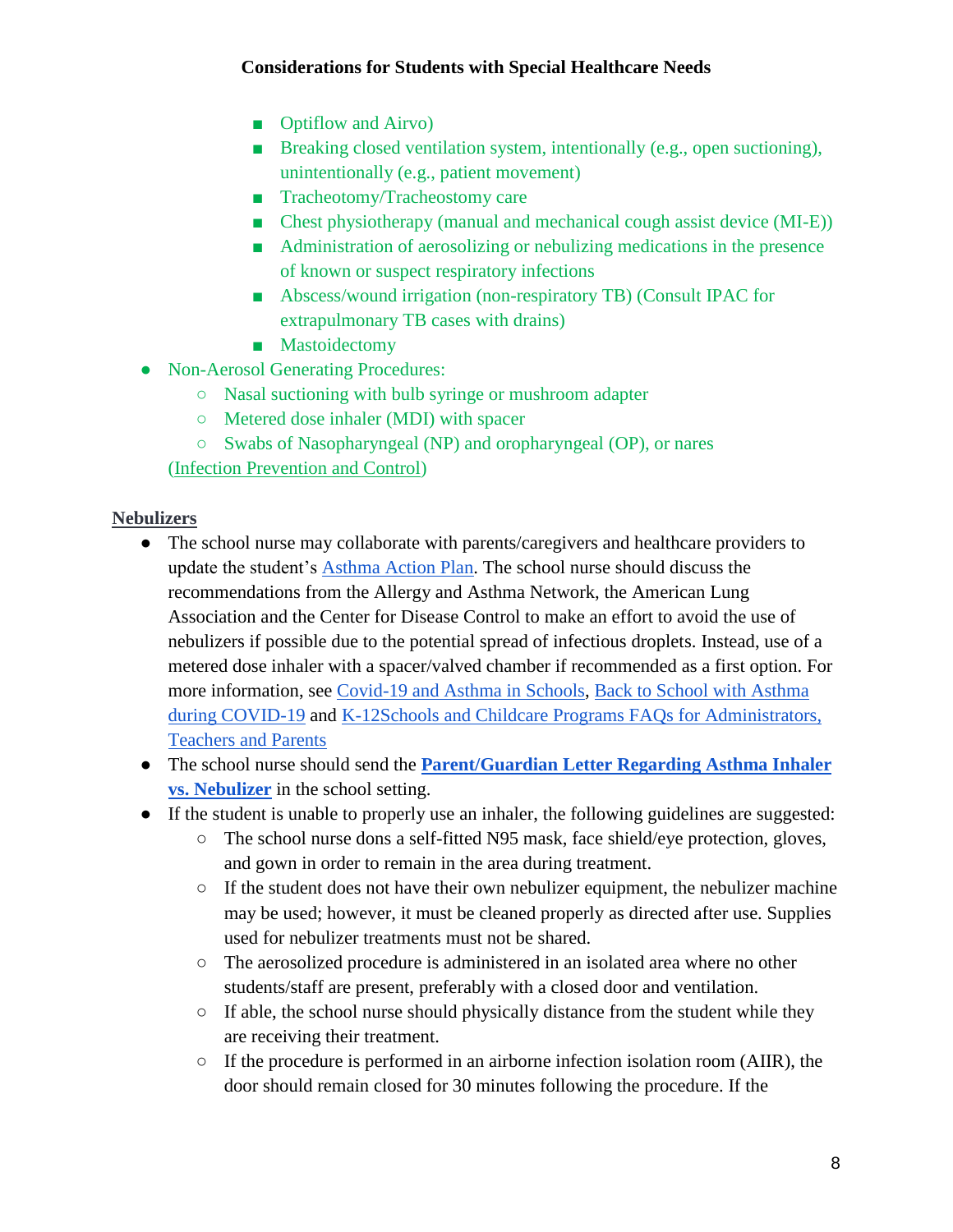procedure is performed in a regular room, the door should remain closed for 60 minutes following the procedure. Clinicians may exit the room during this time; if a clinician stays in the room during this period, they should stay in the same PPE as what they wore for the procedure.

- After the appropriate time has passed to allow for adequate air exchanges to clear the air, the person cleaning will enter the room with a mask, face shield, gown and gloves.
- [Guidance for Providing Nebulization Treatments in Schools](https://www.health.state.mn.us/diseases/coronavirus/schools/nebulization.pdf)

# **Suctioning**

- Oral and nasal suctioning performed with a bulb syringe or mushroom adaptor are not considered an aerosol-generating procedure.
- In-line or closed tracheal suctioning is not considered an aerosol-generating procedure.
- Open suctioning of a tracheostomy is considered an aerosol-generating procedure and requires the following precautions:
	- The school nurse dons a self-fitted N95 mask, face shield/eye protection, gloves, and gown in order to remain in the area during treatment.
	- The aerosolized procedure is administered in an isolated area where no other students/staff are present, preferably with a closed door and ventilation.
	- Proper ventilation is important. A HEPA filtration unit may be considered.
	- If the procedure is performed in an airborne infection isolation room (AIIR), the door should remain closed for 30 minutes following the procedure. If the procedure is performed in a regular room, the door should remain closed for 60 minutes following the procedure. Clinicians may exit the room during this time; if a clinician stays in the room during this period, they should stay in the same PPE as what they wore for the procedure.
	- After the appropriate time has passed to allow for adequate air exchanges to clear the air, the person cleaning will enter the room with a mask, face shield, gown and gloves.
	- [Infection Prevention and Control](http://ipac.vch.ca/Documents/Acute%20Resource%20manual/Aerosol%20Generating%20Medical%20Procedures.pdf)

# **[Standard Precautions](https://www.doe.k12.de.us/cms/lib/DE01922744/Centricity/Domain/150/Community%20Public%20Health%20Chapter3%20Dec%2017-19.pdf)**

- To ensure that all blood and body fluids are handled properly, school personnel should be aware of the dangers of infections from body fluids.
- School personnel should be particularly alert to the proper techniques in handling and disposal of materials.
- [After incidental touching, providing hand-over-hand guidance with educational or](https://www.health.state.mn.us/diseases/coronavirus/schools/directsupport.pdf)  [technology materials, tactile American Sign Language, Print on Palm, Protractile](https://www.health.state.mn.us/diseases/coronavirus/schools/directsupport.pdf)  [Communication, or other similar points of touching.](https://www.health.state.mn.us/diseases/coronavirus/schools/directsupport.pdf)
- [CDC: Standard Precautions for All Patient Care](http://www.cdc.gov/infectioncontrol/basics/standard-precautions.html)
- [COVID-19 Overview and Infection Prevention and Control Priorities in non-US](https://www.cdc.gov/coronavirus/2019-ncov/hcp/non-us-settings/overview/#standard-based-precautions)  [Healthcare Settings | CDC](https://www.cdc.gov/coronavirus/2019-ncov/hcp/non-us-settings/overview/#standard-based-precautions)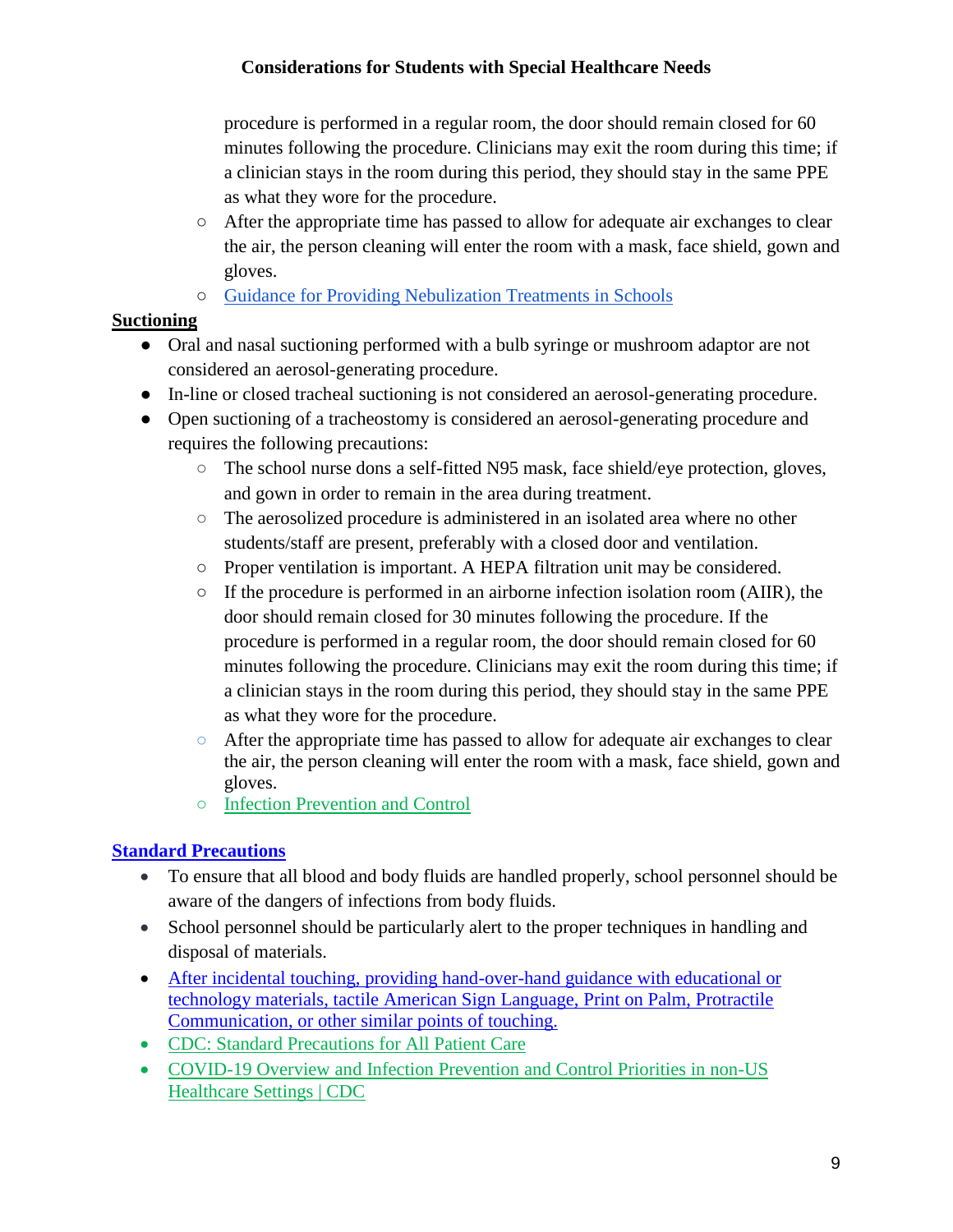### **Caring for Students with Sensory Issues**

- [Kennedy Krieger Institute: Specialized Health Needs Interagency Collaboration](https://www.kennedykrieger.org/sites/default/files/library/documents/community/specialized-health-needs-interagency-collaboration-shnic/SHNIC_Covid_SpecialHealthNeeds_Final4_07022020.pdf)
	- Be aware of your student's response to all the changes made at school as a result of COVID-19. These changes could lead to dysregulation.
	- Olfactory-increase use of cleaning products
	- Vision- not being able to see faces of staff and other students due to mask use (consider masks with windows)
	- Auditory- difficulty hearing teachers with masks on
	- Tactile- difficulty tolerating a mask all day

#### [Specialized Healthcare Needs](https://www.kennedykrieger.org/sites/default/files/library/documents/community/specialized-health-needs-interagency-collaboration-shnic/SHNIC_Covid_SpecialHealthNeeds_Final4_07022020.pdf)

- o A student's Individualized Health Care Plan (IHP) and Emergency Care Plan (ECP) may need to be reviewed and/or revised in order for the required nursing care to be safety performed in the educational setting.
- o Communicate changes and complete training as necessary as the updated ECP requires.
- o Consider alternate health room space to perform routine well-visits of students with special health care needs.
- o Consider additional PPE (even when the procedure does not aerosolize particles) related to the student's behavior and/or other medical concerns such as tracheostomy, increased oral secretions, spitting, grabbing, etc.
- o Consider student's cognitive and developmental abilities to follow changes in school and health room safety procedures.

#### [Tackling Social Skills for Children with Autism during Social Distancing](https://icahn.mssm.edu/research/seaver/resources/covid-19-autism-resources)

- The coronavirus pandemic may be especially difficult for individuals with autism. These resources and activities may help keep your students busy and engaged.
- [Wearing Masks During the COVID-19 Pandemic: Strategies to Overcome Sensory](https://icahn.mssm.edu/files/ISMMS/Assets/Research/Seaver/COVID-19-Webinar-Masks.pdf)  **[Issues](https://icahn.mssm.edu/files/ISMMS/Assets/Research/Seaver/COVID-19-Webinar-Masks.pdf)**
- COVID-19 Information By and For People with Disabilities
- [Helping kids with autism transition back to in-person school: 10 tips](https://health.ucdavis.edu/health-news/newsroom/helping-kids-with-autism-transition-back-to-in-person-school-10-tips/2021/03)

#### **Social/Emotional**

- Students have never experienced the trauma associated with a pandemic.
	- Collaboration with school nurse, school counselors, school psychologists, special education coordinators, the 504/IEP team, and community mental health professions is essential to identify student needs and appropriate interventions.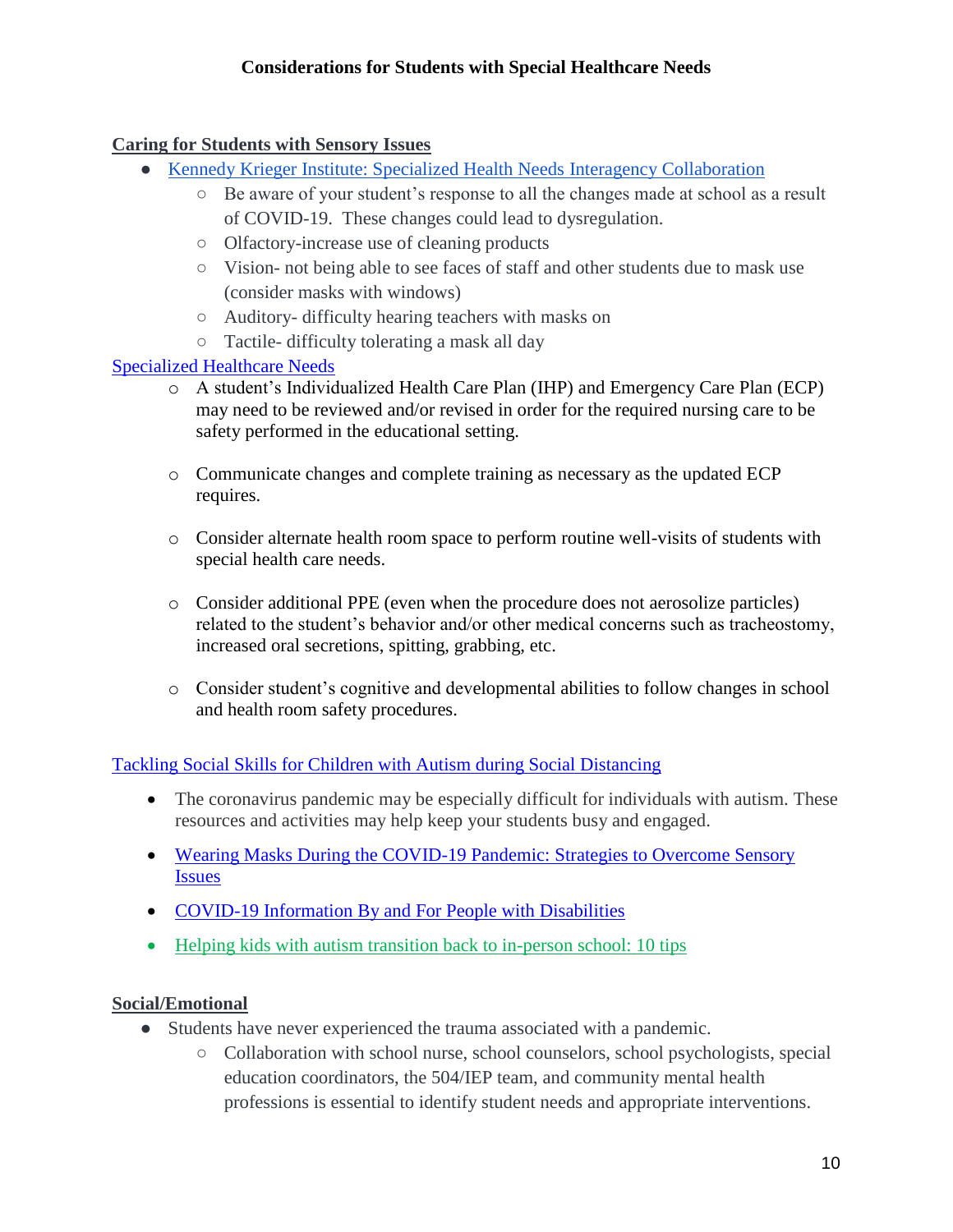○ According to [Delaware Association of School Psychologists \(DASP\)](http://www.dasponline.org/COVID-19-Resources) Executive Board, students may have adverse reactions to COVID-19 and the many changes to their world may cause them to experience internalizing and externalizing problems not before seen.

## **De-escalation Interventions**

- For physical intervention, while safely managing behaviors, follow [Delaware guidelines](https://regulations.delaware.gov/AdminCode/title14/600/610.shtml) in limitations on use of seclusion and restraint such as Crisis Prevention Intervention (CPI).
	- Trained school personnel should wear disposable gloves, face coverings, face shields, and long sleeves to the maximum extent possible when intervention may be indicated.
	- School personnel should not wear plastic protective gowns that can be easily ripped or torn; these gowns may become a hazard.
	- [Limiting Risk of Infection](https://www.health.state.mn.us/diseases/coronavirus/schools/directsupport.pdf) before, during and after de-escalation. Staff should:
		- Ensure that only those required for safely restraining a student are involved; one additional staff member should monitor and address protective equipment needs for those staff who are involved in the physical hold in the event that protective equipment needs to be altered or adjusted.
		- Keep hands clear of eyes, mouth, and nose of self and others.
		- Avoid long and extended physical holds.
		- Avoid touching your face and limit contact with hard surfaces before washing your hands.

# **Cardio-Pulmonary Resuscitation (CPR) Guidelines**

- In arriving at this [interim guidance,](https://pediatrics.aappublications.org/content/pediatrics/early/2020/04/13/peds.2020-1405.full.pdf) the AAP "reviewed existing American Heart Association CPR recommendations in the context of the COVID-19 pandemic and considered the unique pathophysiology of COVID-19 with reversal of hypoxemia as a central goal. We sought to balance the competing interests of providing timely and highquality resuscitation to patients while simultaneously protecting rescuers. This statement applies to all pediatric and neonatal resuscitations in patients with suspected or confirmed COVID-19 infection unless otherwise noted. The guidance contained herein is based on expert opinion and needs to be adapted locally based on current disease burden and resource availability."
- [Note interim CPR guidelines by American Heart Association \(April 2020\)](https://cpr.heart.org/-/media/cpr-files/resources/covid-19-resources-for-cpr-training/kj1426_resusc_covid_ptnts_200505_ac.pdf?la=en)
	- o Emphasize adequate PPE and reduce the number of people responding to an event
	- o Importance of early activation of EMS and defibrillation
	- o Lay rescuers should consider "Hands-only" CPR without mouth-to-mouth ventilation, using high-quality compressions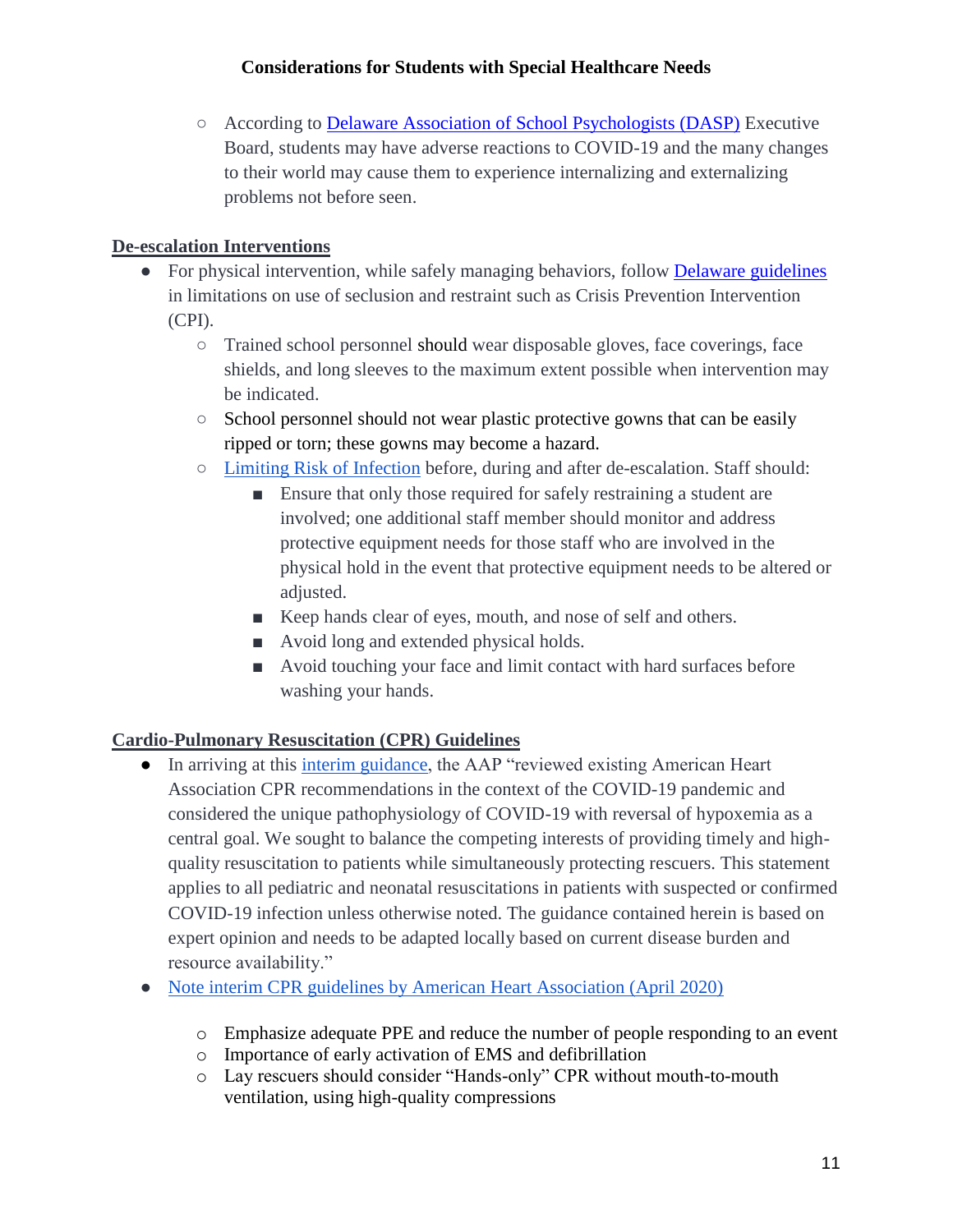- o Use a facemask or cloth covering mouth and nose of rescuer and/or victim to help reduce risk of disease transmission
- o In the case of pediatric resuscitation (high likelihood of respiratory arrest causing cardiac arrest), advise that if willing, rescue breaths are provided along with compressions.
- o When using an Ambu bag, use a 2-hand technique to ensure a tight seal by the most experienced person, with second person assist with bag ventilation. HEPA filter between mask and bag.
- **General Principles for Resuscitation in Suspected and Confirmed COVID-19 Patients:**
	- Rescuers must continuously balance the immediate needs of the patients with their own safety.

# **Private Duty Nurses**

- The school nurse should review this guidance with their private duty nurses and collaborate to determine the best way to service their students under this guidance.
- The school nurse may collaborate with the private duty nurse and administration to identify additional procedural spaces, or develop a schedule for routine procedures to maintain safety for all.

# **[Transportation](https://coronavirus.delaware.gov/schools-and-students/school-updates/)**

- Masks must be worn on buses at all times, except when doing so would inhibit the individual's health.
- Schools should seek to minimize student to student contact, which could include loading buses from back to front, assigning seating, and opening windows (safety permitting).
- The school nurse may collaborate with administration, transportation, and the caregiver to determine the risk of having windows open on the buses for increased ventilation versus potentially exacerbating the student's allergies or respiratory status.

# **COVID-19 Vaccinations**

- **[Where can I get my vaccine?](https://coronavirus.delaware.gov/vaccine/where-can-i-get-my-vaccine/)**
- **[Delaware's COVID-19 Response](https://coronavirus.delaware.gov/)**
- [Pfizer fact sheet](https://www.fda.gov/media/144414/download)
- [Covid-19 Vaccine: For Youth with Special Needs or Disabilities](https://www.health.state.mn.us/diseases/coronavirus/vaccine/vaxspecial.pdf)
- [AAP Publications: COVID-19 Vaccines in Children and Adolescents](https://pediatrics.aappublications.org/content/148/2/e2021052336)
- [AAP: Caring for Children and Youth With Special Health Care Needs During the](https://www.aap.org/en/pages/2019-novel-coronavirus-covid-19-infections/clinical-guidance/caring-for-children-and-youth-with-special-health-care-needs-during-the-covid-19-pandemic/)  [COVID-19 Pandemic](https://www.aap.org/en/pages/2019-novel-coronavirus-covid-19-infections/clinical-guidance/caring-for-children-and-youth-with-special-health-care-needs-during-the-covid-19-pandemic/)
- [CDC Parent FAQs](https://www.cdc.gov/coronavirus/2019-ncov/community/schools-childcare/parent-faqs.html#print) (available in multiple languages)
- CDC [Resources for Encouraging Routine Childhood Vaccinations](https://www.cdc.gov/vaccines/partners/childhood/stayingontrack.html)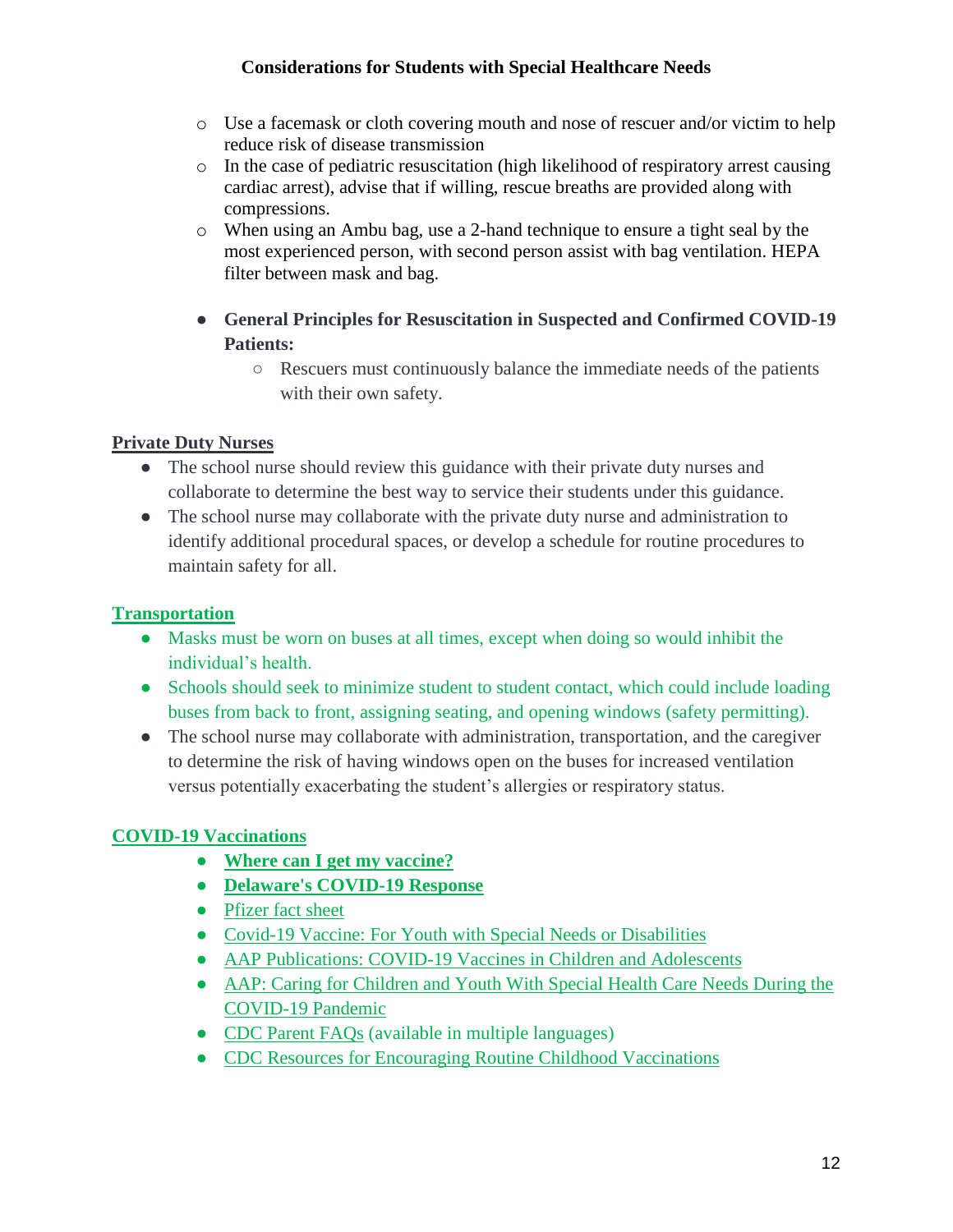#### **COVID-19 [Antigen Testing Program](https://www.dhsscovidschooltest.com/)**

- Delaware Division of Public Health (DPH) in partnership with Quidel is providing **asymptomatic** COVID-19 screening services to participating school districts.
- [Student Antigen Testing:](https://www.doe.k12.de.us/Page/4243) Helpful resources for implementation of student COVID-19 antigen testing in the school setting.

## **Acknowledgements**

Written by Heidi Hildick, MSN, RN, CPN, lead school nurse for Colonial School District. This document was written for the Delaware Department of Education as a guiding document for Delaware school nurses and school personnel caring for students with special healthcare needs.

#### **Contributor and Editor**

Ann Covey BSN, RN, NCSN Education Specialist, School Health Services Student Support Services Delaware Department of Education

Reviewed by the COVID-19 Workgroup of Delaware Lead School Nurses, Delaware Department of Education and the Delaware Division of Public Health to reflect the guidance as of August 30, 2021.

#### **References**

[American Academy of Pediatrics: Caring for Children and Youth With Special Health Care Needs During the](https://www.aap.org/en/pages/2019-novel-coronavirus-covid-19-infections/clinical-guidance/caring-for-children-and-youth-with-special-health-care-needs-during-the-covid-19-pandemic/)  [COVID-19 Pandemic](https://www.aap.org/en/pages/2019-novel-coronavirus-covid-19-infections/clinical-guidance/caring-for-children-and-youth-with-special-health-care-needs-during-the-covid-19-pandemic/)

[American Academy of Pediatrics \(2020\).](https://services.aap.org/en/pages/2019-novel-coronavirus-covid-19-infections/clinical-guidance/covid-19-planning-considerations-return-to-in-person-education-in-schools/) *[COVID-19 Planning Consideration: Guidance for School Re-entry.](https://services.aap.org/en/pages/2019-novel-coronavirus-covid-19-infections/clinical-guidance/covid-19-planning-considerations-return-to-in-person-education-in-schools/)*

[American Academy of Pediatrics: News Keep hand sanitizers out of children's reach Trisha Korioth, Staff Writer](https://www.aappublications.org/news/2020/05/20/parentplus052020#:~:text=The%20American%20Academy%20of%20Pediatrics%20urges%20parents%20to%20keep%20hand,when%20they%20use%20hand%20sanitizer.&text=Health%20experts%20recommend%20using%20hand,virus%20that%20causes%20COVID%2D19.)  [May 20, 2020.](https://www.aappublications.org/news/2020/05/20/parentplus052020#:~:text=The%20American%20Academy%20of%20Pediatrics%20urges%20parents%20to%20keep%20hand,when%20they%20use%20hand%20sanitizer.&text=Health%20experts%20recommend%20using%20hand,virus%20that%20causes%20COVID%2D19.)

[American Academy of Pediatrics Publication:COVID-19 Vaccines in Children and Adolescents](https://pediatrics.aappublications.org/content/148/2/e2021052336) 

[American Heart Association: COVID-19 Resources for CPR Training](https://cpr.heart.org/en/resources/coronavirus-covid19-resources-for-cpr-training)

[American Heart Association Publication: Interim Guidance](https://pediatrics.aappublications.org/content/pediatrics/early/2020/04/13/peds.2020-1405.full.pdf)

[American Lung Association: Asthma Action Plan](https://www.lung.org/getmedia/d5d45eb2-d424-40a5-a0d0-003edbfcbee4/asthma-action-plan-for-home.pdf.pdf)

[American Lung Association: Back to School with Asthma](https://www.lung.org/blog/back-to-school-with-asthma-during-covid)

[Asthma and Allergy Foundation of America: COVID-19 and Asthma Toolkit for Schools](https://www.aafa.org/managing-asthma-and-covid19-in-school)

[Coronavirus.delaware.gov: Schools and Students](https://coronavirus.delaware.gov/schools-and-students/school-updates/)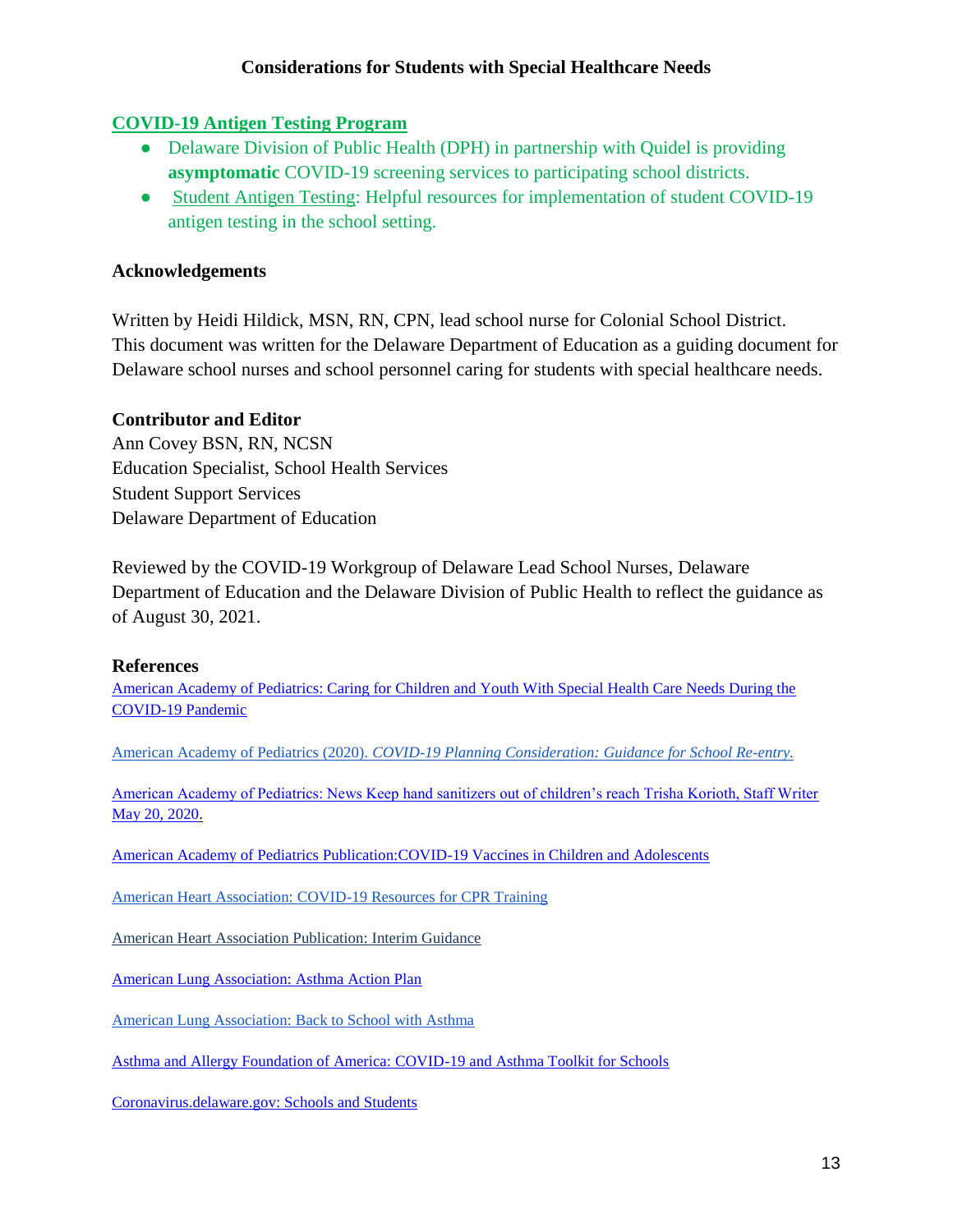**[Coronavirus.delaware.gov: Where can I get my vaccine?](https://coronavirus.delaware.gov/vaccine/where-can-i-get-my-vaccine/)**

**[COVID-19 Antigen Testing Program](https://www.dhsscovidschooltest.com/)**

[COVID-19 School Health Forms & Resources](https://www.doe.k12.de.us/Page/4243)

COVID 19 [School Resources for Managing Asthma and Allergies](https://allergyasthmanetwork.org/health-a-z/covid-19/covid-19-school-resources-for-managing-asthma-and-allergies/)

[Delaware Association of School Psychologists \(DASP\)](http://www.dasponline.org/COVID-19-Resources)

[Delaware Regulations Emergency Order: Administrative Code: Title 14: Regulation 815 Health Examination &](https://governor.delaware.gov/wp-content/uploads/sites/24/2021/08/DDOE-815-Health-Examinations-and-Screening.pdf)  **[Screening](https://governor.delaware.gov/wp-content/uploads/sites/24/2021/08/DDOE-815-Health-Examinations-and-Screening.pdf)** 

[Delaware School Nurse Manual](https://www.doe.k12.de.us/Page/2866)

**[Delaware's COVID-19 Response](https://coronavirus.delaware.gov/)**

[Demonstration of Donning](https://www.youtube.com/watch?v=H4jQUBAlBrI)

[Demonstration of Doffing](https://www.youtube.com/watch?v=PQxOc13DxvQ)

[Emergency Regulations Order Final \(delaware.gov\): Title 16 Del. Admin. C. § 4202: Control of Communicable and](https://governor.delaware.gov/wp-content/uploads/sites/24/2021/08/DHSS-4202-Control-of-Communicable-and-Other-Disease-Conditions.pdf)  [Other Disease Conditions](https://governor.delaware.gov/wp-content/uploads/sites/24/2021/08/DHSS-4202-Control-of-Communicable-and-Other-Disease-Conditions.pdf)

[Guidance for Providing Nebulization Treatments in Schools](https://www.health.state.mn.us/diseases/coronavirus/schools/nebulization.pdf)

[Guidance for School-Based Evaluations during COVID-19 \(](http://www.dasponline.org/resources/Documents/DASP%20-%20Guidance%20for%20School-Based%20Evaluations%20During%20COVID-19.pdf)*August 19, 2020)*

[Hearing, Speech and Deaf Center \(HSDC\):](https://www.hsdc.org/accessible-deaf-friendly-face-mask/) Accessible Deaf Friendly Facemask

[Icahn School of Medicine at Mount Sinai: COVID-19 and Autism](https://icahn.mssm.edu/research/seaver/resources/covid-19-autism-resources)

[Infection Prevention and Control](http://ipac.vch.ca/Documents/Acute%20Resource%20manual/Aerosol%20Generating%20Medical%20Procedures.pdf)

[Infographic: Responding to positive COVID-19 tests and close contacts](https://www.doe.k12.de.us/cms/lib/DE01922744/Centricity/Domain/600/infographic_fall2021.pdf)

[Kennedy Krieger Institute: Specialized Health Needs Interagency Collaboration. \(2020\).](https://www.kennedykrieger.org/sites/default/files/library/documents/community/specialized-health-needs-interagency-collaboration-shnic/SHNIC_Covid_SpecialHealthNeeds_Final4_07022020.pdf) *[COVID-19 Planning](https://www.kennedykrieger.org/sites/default/files/library/documents/community/specialized-health-needs-interagency-collaboration-shnic/SHNIC_Covid_SpecialHealthNeeds_Final4_07022020.pdf)  [Considerations Students with Special Health Needs.](https://www.kennedykrieger.org/sites/default/files/library/documents/community/specialized-health-needs-interagency-collaboration-shnic/SHNIC_Covid_SpecialHealthNeeds_Final4_07022020.pdf)*

[Limitations on Use of Seclusion and Restraint: Delaware Regulation 610](https://regulations.delaware.gov/AdminCode/title14/600/610.shtml)

[Minnesota Department of Public Health: Covid-19 Vaccine](https://www.health.state.mn.us/diseases/coronavirus/vaccine/vaxspecial.pdf) For Youth with Special Needs or Disabilities

[Minnesota Department of Health. \(2020\).Guidance for Delivering Direct Student Support Services](https://www.health.state.mn.us/diseases/coronavirus/schools/directsupport.pdf) 

[National Association of School Nurses. \(2020, July\). Return to School Post COVID-19 Closure Considerations for](https://higherlogicdownload.s3.amazonaws.com/NASN/3870c72d-fff9-4ed7-833f-215de278d256/UploadedImages/PDFs/2020_07_23_Considerations_for_Post_COVID_Return_to_School_for_Students_with_Disabilities_and_Special_Healthcare_Needs.pdf)  [Students with Disabilities and Special Healthcare Needs Silver Spring, MD: Author](https://higherlogicdownload.s3.amazonaws.com/NASN/3870c72d-fff9-4ed7-833f-215de278d256/UploadedImages/PDFs/2020_07_23_Considerations_for_Post_COVID_Return_to_School_for_Students_with_Disabilities_and_Special_Healthcare_Needs.pdf)

[Pfizer Fact Sheet](https://www.fda.gov/media/144414/download)

[Recommendations for Districts, Charters, and Private Schools for the 2021-22 School Year](https://www.doe.k12.de.us/cms/lib/DE01922744/Centricity/Domain/150/DDOEDPH%20%20Recommendations.pdf)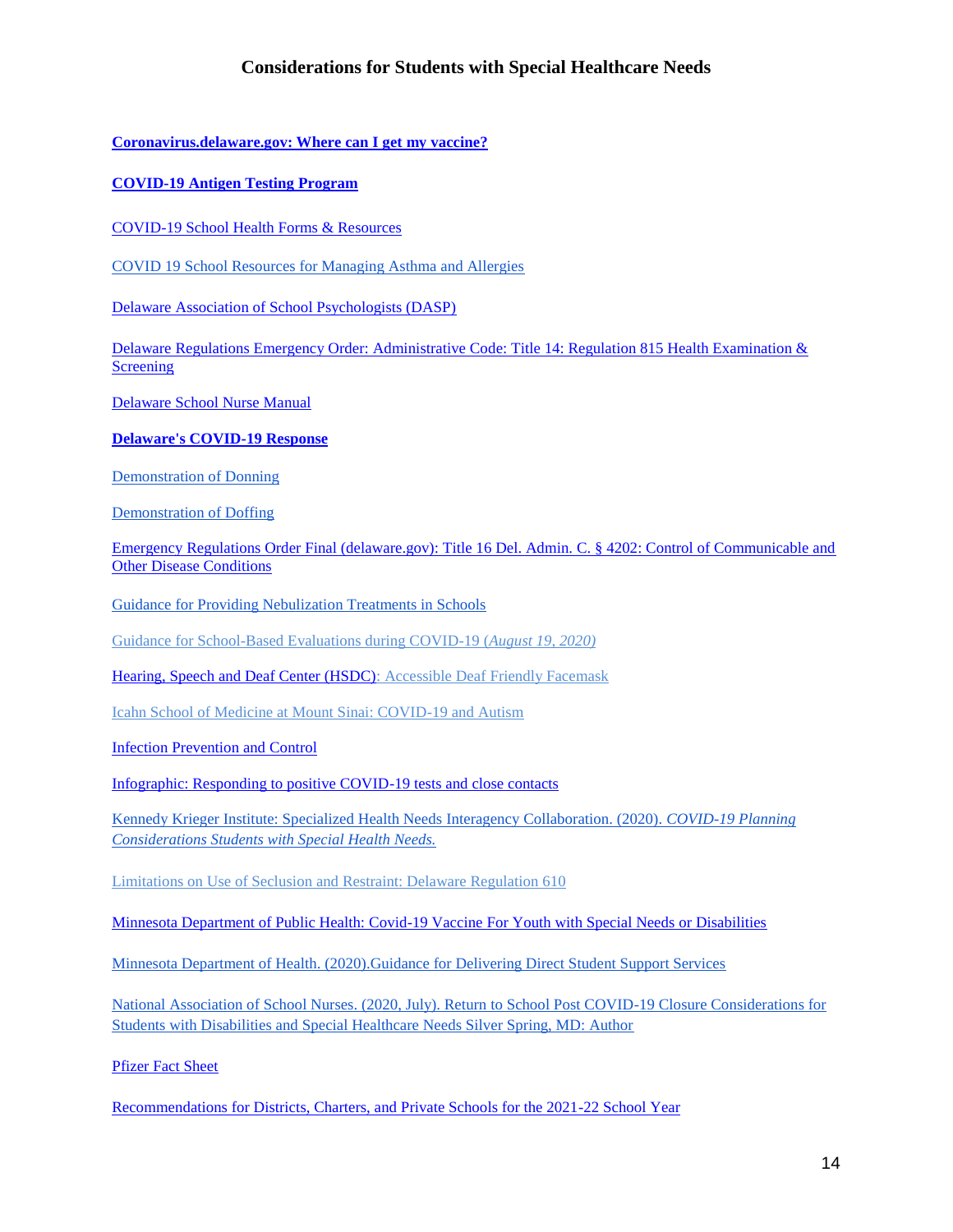[Recommendations for Infection Prevention and Control Practices for Delivering Direct Student Support Services](https://www.health.state.mn.us/diseases/coronavirus/schools/directsupport.pdf)

[Regulation 817 9.0 Medications and Treatments](https://regulations.delaware.gov/AdminCode/title14/800/817.shtml)

[Regulation 612 4.2.2 Possession, Use or Distribution of Drugs and Alcohol](https://regulations.delaware.gov/AdminCode/title14/600/612.shtml)

[Respiratory Protection 3M](https://www.3m.com/3M/en_US/safety-centers-of-expertise-us/respiratory-protection/fit-testing/)

[Sample Parent/Guardian Letter: Hand Sanitizer Opt Out/Assistance with Self-Use](https://www.doe.k12.de.us/cms/lib/DE01922744/Centricity/Domain/150/Sample%20Parent%20Guardian%20Letter%20Hand%20Sanitizer%20Opt%20Out%20Assistance%20with%20Self-Use.docx)

[School Guidance and Recommendations: Fall 2021](https://www.doe.k12.de.us/cms/lib/DE01922744/Centricity/Domain/600/guidance_fall2021.pdf)

Seaver Autism Center [for Research and Treatment at Mount Sinai](https://icahn.mssm.edu/files/ISMMS/Assets/Research/Seaver/COVID-19-Webinar-Masks.pdf)

[Self-Advocacy info.org](https://selfadvocacyinfo.org/wp-content/uploads/2020/03/Plain-Language-Information-on-Coronavirus.pdf)

[The Center for Disease Control and Prevention \(2021\). Cleaning, Disinfection and Hand-Washing in Schools](https://www.cdc.gov/coronavirus/2019-ncov/community/schools-childcare/clean-disinfect-hygiene.html.)

[The Center for Disease Control and Prevention \(2020\).](https://www.cdc.gov/coronavirus/2019-ncov/community/disinfecting-building-facility.html) *[Cleaning and Disinfecting Your Facility](https://www.cdc.gov/coronavirus/2019-ncov/community/disinfecting-building-facility.html)*

[The Centers for Disease Control and Prevention \(2020, August\).](https://www.cdc.gov/coronavirus/2019-ncov/prevent-getting-sick/cloth-face-cover-guidance.html#feasibility-adaptations) *[Considerations for Wearing Masks.](https://www.cdc.gov/coronavirus/2019-ncov/prevent-getting-sick/cloth-face-cover-guidance.html#feasibility-adaptations)*

[The Center for Disease Control and Prevention \(2020\).](https://www.cdc.gov/coronavirus/2019-ncov/community/general-business-faq.html#:~:text=Discard%20PPE%20into%20a%20trash,does%20not%20need%20disinfection) *[General Business Frequently Asked Questions](https://www.cdc.gov/coronavirus/2019-ncov/community/general-business-faq.html#:~:text=Discard%20PPE%20into%20a%20trash,does%20not%20need%20disinfection)*

The Center for Disease Control and Prevention [\(2021\). Guidance for COVID-19 Prevention in K-12 Schools](https://www.cdc.gov/coronavirus/2019-ncov/community/schools-childcare/k-12-guidance.html#print)

[The Centers for Disease Control and Prevention \(2020\). Handwashing/Hand Sanitizer use: Establishing a culture of](https://www.cdc.gov/handwashing/hand-sanitizer-use.html)  [hand hygiene](https://www.cdc.gov/handwashing/hand-sanitizer-use.html)

[The Centers for Disease Control and Prevention \(2021\). Implementing Filtering Facepiece Respirator \(FFR\) Reuse](https://www.cdc.gov/niosh/topics/hcwcontrols/recommendedguidanceextuse.html)

[The Centers for Disease Control and Prevention: Overview and Infection Prevention and Control Priorities in Non-](https://www.cdc.gov/coronavirus/2019-ncov/hcp/non-us-settings/overview/#standard-based-precautions)[US Healthcare Settings](https://www.cdc.gov/coronavirus/2019-ncov/hcp/non-us-settings/overview/#standard-based-precautions)

[The Center for Disease Control and Prevention:](https://www.cdc.gov/coronavirus/2019-ncov/community/schools-childcare/parent-faqs.html#print) Parent FAQs (available in multiple languages)

[The Center for Disease Control and Prevention \(2020\).](https://www.cdc.gov/coronavirus/2019-ncov/hcp/ppe-strategy/burn-calculator.html) *[Personal Protective Equipment \(PPE\) Burn Rate Calculator](https://www.cdc.gov/coronavirus/2019-ncov/hcp/ppe-strategy/burn-calculator.html)* 

[The Centers for Disease Control and Prevention \(2021\). Requirement for Face Masks on Public Transportation](https://www.cdc.gov/coronavirus/2019-ncov/travelers/face-masks-public-transportation.html)  [Conveyances and at Transportation Hubs](https://www.cdc.gov/coronavirus/2019-ncov/travelers/face-masks-public-transportation.html)

[The Center for Disease Control and Prevention:](https://www.cdc.gov/vaccines/partners/childhood/stayingontrack.html) Resources for Encouraging Routine Childhood Vaccinations

[The Centers for Disease Control and Prevention: Science Brief: SARS CoV-2 and Surface \(Fomite\) Transmission](https://www.cdc.gov/coronavirus/2019-ncov/more/science-and-research/surface-transmission.html)  [for Indoor Community Environments.](https://www.cdc.gov/coronavirus/2019-ncov/more/science-and-research/surface-transmission.html)

[The Centers for Disease Control and Prevention: CDC: Standard Precautions for All Patient Care](http://www.cdc.gov/infectioncontrol/basics/standard-precautions.html)